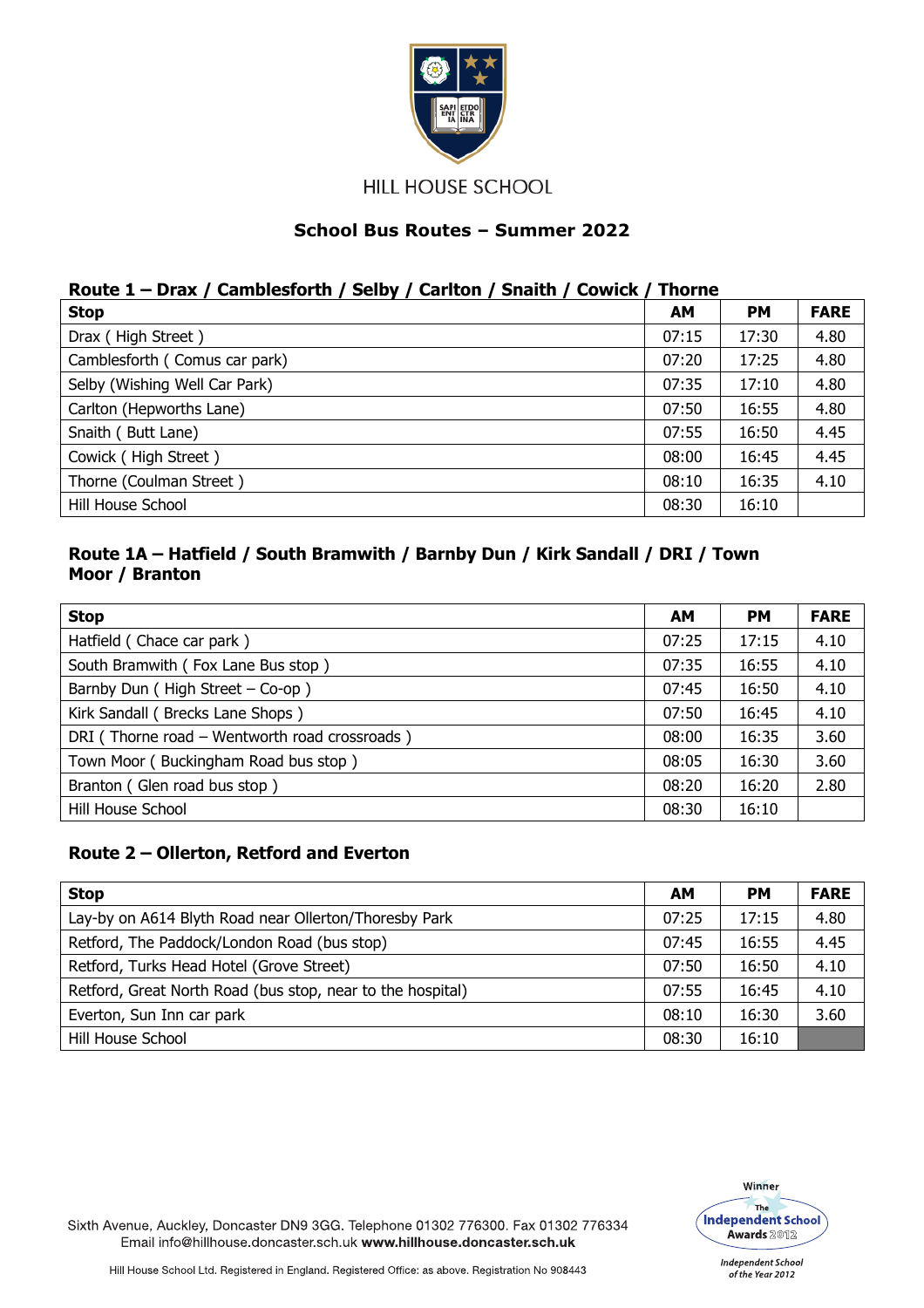

# **Route 3 – Eastoft/ Crowle/Belton/Haxey/Westwoodside/ Finningley**

| <b>Stop</b>                            | AM    | <b>PM</b>                    | <b>FARE</b> |
|----------------------------------------|-------|------------------------------|-------------|
| Eastoft, High Street                   | 07:20 | 17:00                        | 4.80        |
| Crowle, Potts Lane (car park)          | 07:30 | 16:50                        | 4.45        |
| Hagg Lane (at junction with A161)      | 07:35 | <b>NO DROP</b><br><b>OFF</b> | 4.45        |
| Belton, Plaice 2 Be (fish & chip shop) | 07:40 | 16:40                        | 4.45        |
| Haxey Memorial                         | 07:55 | 16:25                        | 4.10        |
| Westwoodside                           | 08:00 | 16:20                        | 3.60        |
| Finningley (Village Hall)              | 08:05 | 16:15                        | 2.80        |
| Hill House School                      | 08:30 | 16:10                        |             |

# **Route 4 – Barlborough /Worksop/Oldcotes/Bawtry/Austerfield**

| <b>Stop</b>                                       | AМ    | <b>PM</b> | <b>FARE</b> |
|---------------------------------------------------|-------|-----------|-------------|
| Barlborough                                       | 07:10 | 17:15     | 4.80        |
| Worksop (B&Q)                                     | 07:30 | 17:00     | 4.45        |
| Oldcotes (Village Hall)                           | 07:50 | 16:45     | 4.10        |
| Bawtry (Limited 2 Art)                            | 08:15 | 16:25     | 3.60        |
| Austerfield (Bus stop by Pinder Funeral Services) | 08:20 | 16:20     | 3.60        |
| Hill House School                                 | 08:30 | 16:10     |             |

# **Route 5 -Woodfield Plantation / Loversall / Tickhill / Rossington**

| <b>Stop</b>                                                               | <b>AM</b> | <b>PM</b> | <b>FARE</b> |
|---------------------------------------------------------------------------|-----------|-----------|-------------|
| Plantation Road, Woodfield Plantation (bus stop, near Maple Tree)         | 07:50     | 16:55     | 3.60        |
| Loversall (Bubip Hill bus stop)                                           | 07:55     | 16:50     | 3.60        |
| Tickhill (Stoney Lane)                                                    | 08:05     | 16:40     | 3.60        |
| Tickhill Market Place (bus stop near Spar shop)                           | 08:08     | 16:35     | 3.60        |
| Tickhill Common Lane (bus stop near Tickhill Estfeld Primary)             | 08:10     | 16:32     | 3.60        |
| Tickhill Cricket Club (bus stop)                                          | 08:12     | 16:30     | 3.60        |
| Tickhill Sunderland Street (bus stop near Hannah's Guest House)           | 08:14     | 16:29     | 3.60        |
| Rossington Sheepbridge Lane (bus stop before Roundabout with Stripe Road) | 08:20     | 16:20     | 2.80        |
| Hill House School                                                         | 08:30     | 16:10     |             |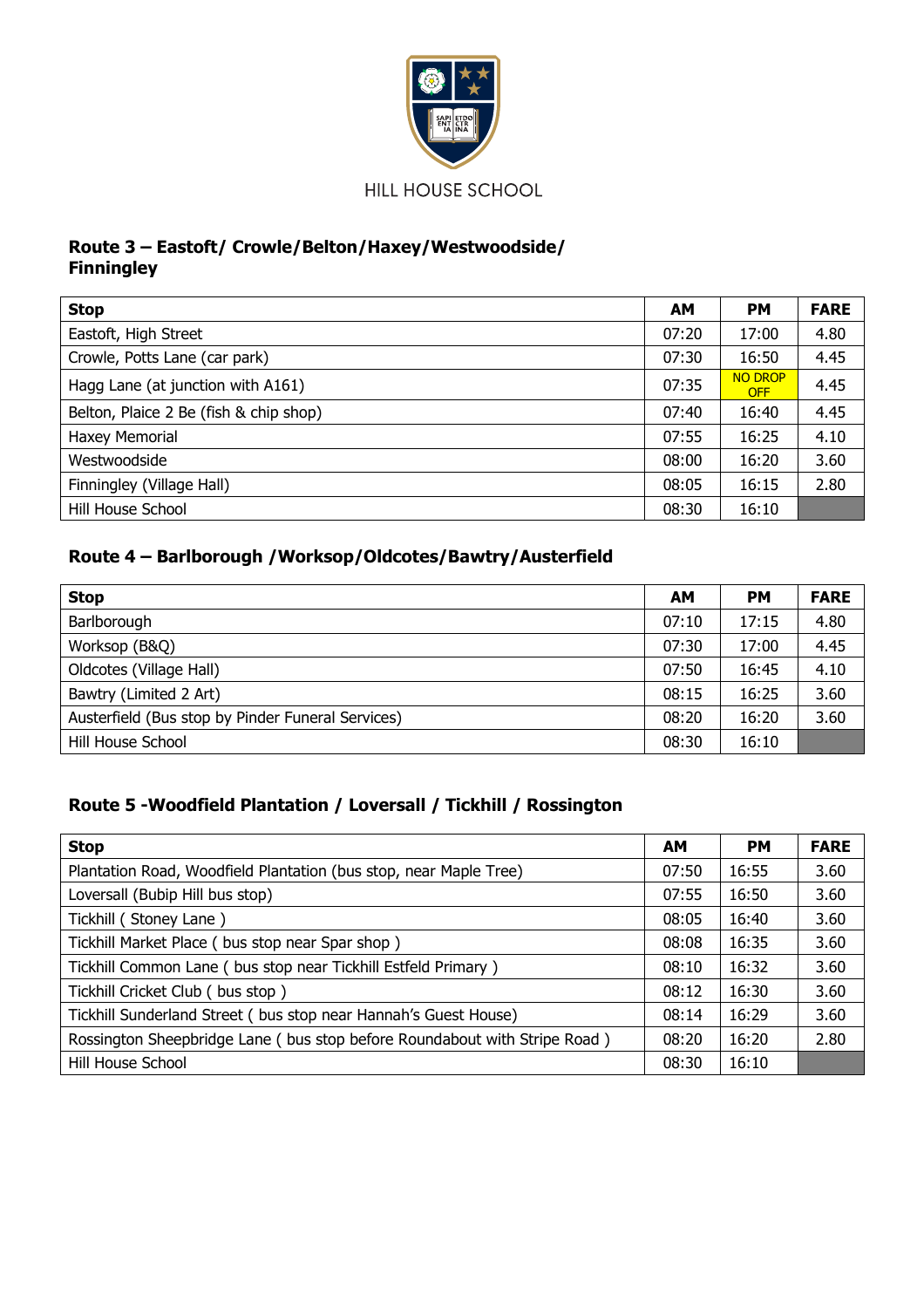

# **Route 6 - Sprotbrough Coach**

| <b>Stop</b>                                            | <b>AM</b>                   | <b>PM</b> | <b>FARE</b> |
|--------------------------------------------------------|-----------------------------|-----------|-------------|
| Sprotbrough, Ivanhoe Hotel                             | 07:45                       | 16:50     | 4.10        |
| Sprotbrough, Richmond Hill School                      | 07:50                       | 16:45     | 4.10        |
| Doncaster, Ward Brothers/Wood Street                   | 08:02                       | 16:36     | 3.60        |
| Earl of Doncaster (bus stop, Bennetthorpe)             | <b>NO PICK</b><br><b>UP</b> | 16:33     | 3.60        |
| Booth Avenue (bus stop near The Dome, off Bawtry Road) | 08:05                       | 16:30     | 3.60        |
| Bawtry Road, St Mary's Day Nursery                     | 08:07                       | 16:28     | 2.80        |
| Toby Carvery (Bawtry Road)                             | 08:10                       | 16:26     | 2.80        |
| Tesco Express (Bawtry Road)                            | 08:12                       | 16:24     | 2.80        |
| Plumpton Park Road (Bawtry Road)                       | 08:15                       | 16:23     | 2.80        |
| Plantation Avenue ( Bawtry Road )                      | 08:17                       | 16:20     | 2.80        |
| Hill House School                                      | 08:30                       | 16:10     |             |

### **Route 7 - Doncaster via Bawtry Road am only service**

| <b>Stop</b>                        | ΑМ    | <b>PM</b> | <b>FARE</b> |
|------------------------------------|-------|-----------|-------------|
| Doncaster Train Station            | 07:55 |           | 3.60        |
| Bawtry Road, St Mary's Day Nursery | 08:05 |           | 2.80        |
| Hill House School                  | 08:30 |           |             |

# **Route 7B - Doncaster via Bawtry Road (5.15pm service)**

| <b>Stop</b>                                              | AM | PМ    | <b>FARE</b> |
|----------------------------------------------------------|----|-------|-------------|
| Doncaster, Ward Brothers/Wood Street                     |    | 17:40 | 3.60        |
| Bawtry Road, St Mary's Day Nursery                       |    | 17:30 | 2.80        |
| Bawtry Road, (bus stop near Toby Carvery)                |    | 17:27 | 2.80        |
| Bawtry Road (Tesco Express bus stop)                     |    | 17:25 | 2.80        |
| Bawtry Road, junction with Plumpton Park Road (bus stop) |    | 17:23 | 2.80        |
| Hill House School                                        |    | 17:15 |             |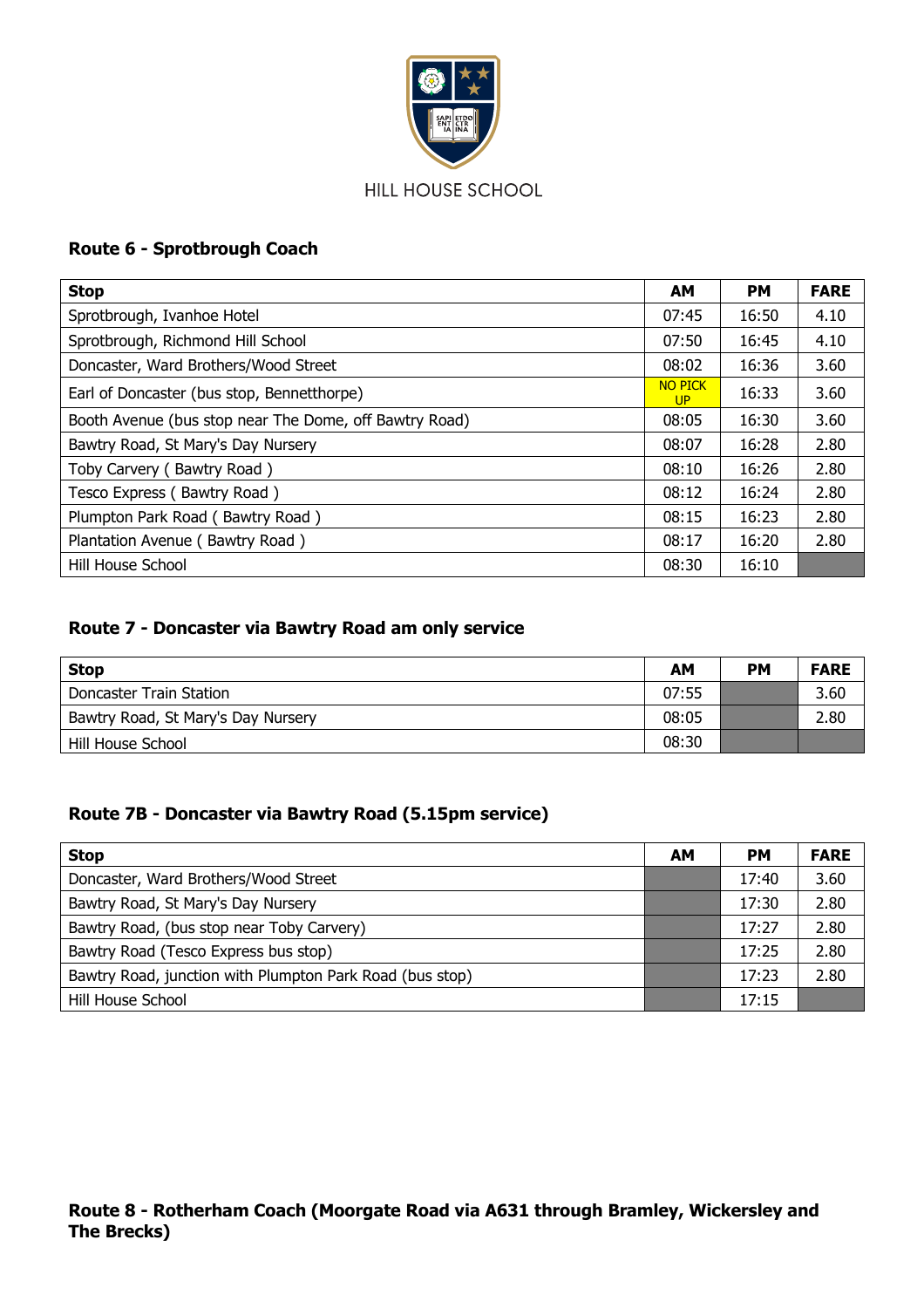

| <b>Stop</b>                                                     | AM                          | <b>PM</b> | <b>FARE</b> |
|-----------------------------------------------------------------|-----------------------------|-----------|-------------|
| Brentwood PH, Moorgate Road                                     | 07:40                       | 17:00     | 4.45        |
| The Brecks PH (bus stops near Sainsburys Local and Esso Garage) | 07:50                       | 16:52     | 4.45        |
| East Bawtry Road (bus stop near John Hughes Carpets)            | <b>NO PICK</b><br><b>UP</b> | 16:50     | 4.45        |
| Masons Arms PH, Wickersley (bus stops)                          | 07:53                       | 16:47     | 4.10        |
| Bramley (bus stops near King Henry PH and Aldi)                 | 07:55                       | 16:45     | 4.10        |
| Bramley (bus stops near Morrisons and Domino's)                 | 08:00                       | 16:40     | 4.10        |
| Hill House School                                               | 08:30                       | 16:10     |             |

# **Route 10 – Fenwick/Norton/Campsall/Skellow/Carcroft/Adwick/Toll Bar/Bentley/Arksey**

| <b>Stop</b>                                      | <b>AM</b> | <b>PM</b> | <b>FARE</b> |
|--------------------------------------------------|-----------|-----------|-------------|
| <b>Fenwick</b>                                   |           | 17:15     | 4.45        |
| Norton, Station Road/Pasture Gardens             | 07:25     | 17:00     | 4.45        |
| Campsall, Village Hall                           | 07:30     | 16:55     | 4.45        |
| Skellow, Mill Lane                               | 07:35     | 16:50     | 4.10        |
| Carcroft, Redmond Centre                         | 07:40     | 16:47     | 4.10        |
| <b>Adwick Train Station</b>                      | 07:45     | 16:45     | 4.10        |
| Toll Bar, Askern Road/Hall Villa Lane (bus stop) | 07:50     | 16:40     | 4.10        |
| Bentley Library, Chapel Street                   | 07:58     | 16:38     | 4.10        |
| Arksey Caravan Park                              | 07:55     | 16:35     | 4.10        |
| Hill House School                                | 08:30     | 16:10     |             |

#### **Route 11 – Sutton Cum Lound/ Lound/Mattersey/Clayworth/Gringley/Misterton/Epworth/ Wroot/Finningley/Blaxton**

| <b>Stop</b>                                                         | <b>AM</b>                   | <b>PM</b> | <b>FARE</b> |
|---------------------------------------------------------------------|-----------------------------|-----------|-------------|
| Sutton cum Lound, Town Street/Portland Place (bus stop)             | 07:10                       | 17:33     | 4.10        |
| Lound, (bus stop)                                                   | 07:13                       | 17:25     | 4.10        |
| Mattersey (bus stop near junction with Main Street)                 | 07:22                       | 17:20     | 4.10        |
| Clayworth, Beck Lane (bus stop on Town Street on return)            | 07:30                       | 17:10     | 4.10        |
| Gringley, High Street (bus stop just after junction with Leys Lane) | 07:35                       | 17:00     | 4.10        |
| Misterton, Red Hart Inn (car park)                                  | 07:43                       | 16:55     | 4.10        |
| Epworth, Leisure Centre                                             | 08:00                       | 16:45     | 4.10        |
| Wroot, Cross Keys Public House                                      | <b>NO PICK</b><br><b>UP</b> | 16.29     | 3.60        |
| Finningley, Village Hall                                            | 08:15                       | 16:20     | 2.80        |
| Blaxton, Mosham Road (bus stop before roundabout near Blue Bell PH) | <b>NO PICK</b><br>UP        | 16:15     | 2.80        |
| Hill House School                                                   | 08:30                       | 16:10     |             |